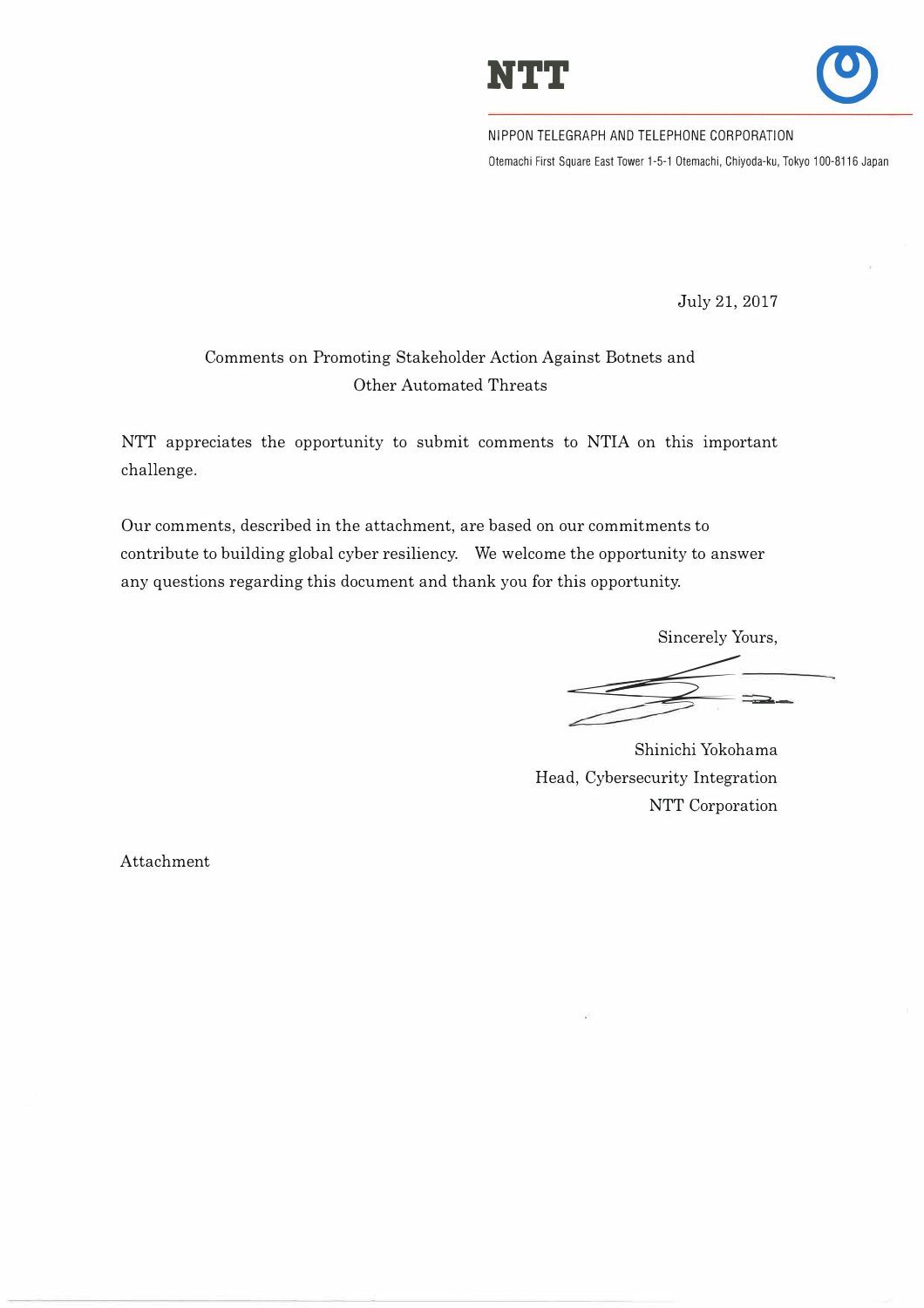## Introduction

Botnet is an eco-system problem which requires a whole eco-system approach. It is also an international problem which requires global collaboration.

NTT provides IP backbone service across the world.

According to a third party analysis, there are three ISP's that rank top five in all of the three region, i.e. US, Europe and Asia. NTT is one of them.

With such scope and scale as a global Tier 1 provider, we have been observing threats in the Internet over a decade. In 2016, we observed two key trends that are relevant to botnets.

#### Ultra-scaling of DDoS

Between 2007 and 2012, the largest DDoS size was double-digits Gbps. For example, in 2012, 55Gbps was the largest DDoS attack of the year. Since then, the size has increased significantly. In 2016, the largest DDoS was 1.2 Tbps which is more than twenty times larger than 2012. The number of large scale DDoS attacks has also increased. In 2013, there were 39 DDoS attacks which were over 200 Gbps. In 2016, the number has increased to 645, according to Arbor analysis.

## Asia generates loT attacks

Our Global Threat Intelligence Center analyzed that 60% of IoT attacks came from IP addresses within Asia. GTIC also analyzed 60% of NTT Security's detection of Mirai, the IoT botnet, showed source IP address in Asia. The most likely reason for this high volume of attacks coming from devices in Asia is that the products in Asian market have historically been vuinerable to compromises and subsequent reuse in attacks.

With exponential increase of both scale and frequency of large size DDoS attacks, it is our belief that collaboration among all eco-system players across national boarder, including Asia, is indispensable for enhancing society-wide ability to reduce botnet threats. For example, Tokyo is going to host Olympics/Paralympics in 2020. To protect such an important international event from botnet threats, collaboration among all stakeholders is necessary. It is NTT's commitment to contribute to such efforts. The following sections describe what NTT does today and what we propose from three angles, i.e. Technical Solution, Operational Solution, and Legal Solution.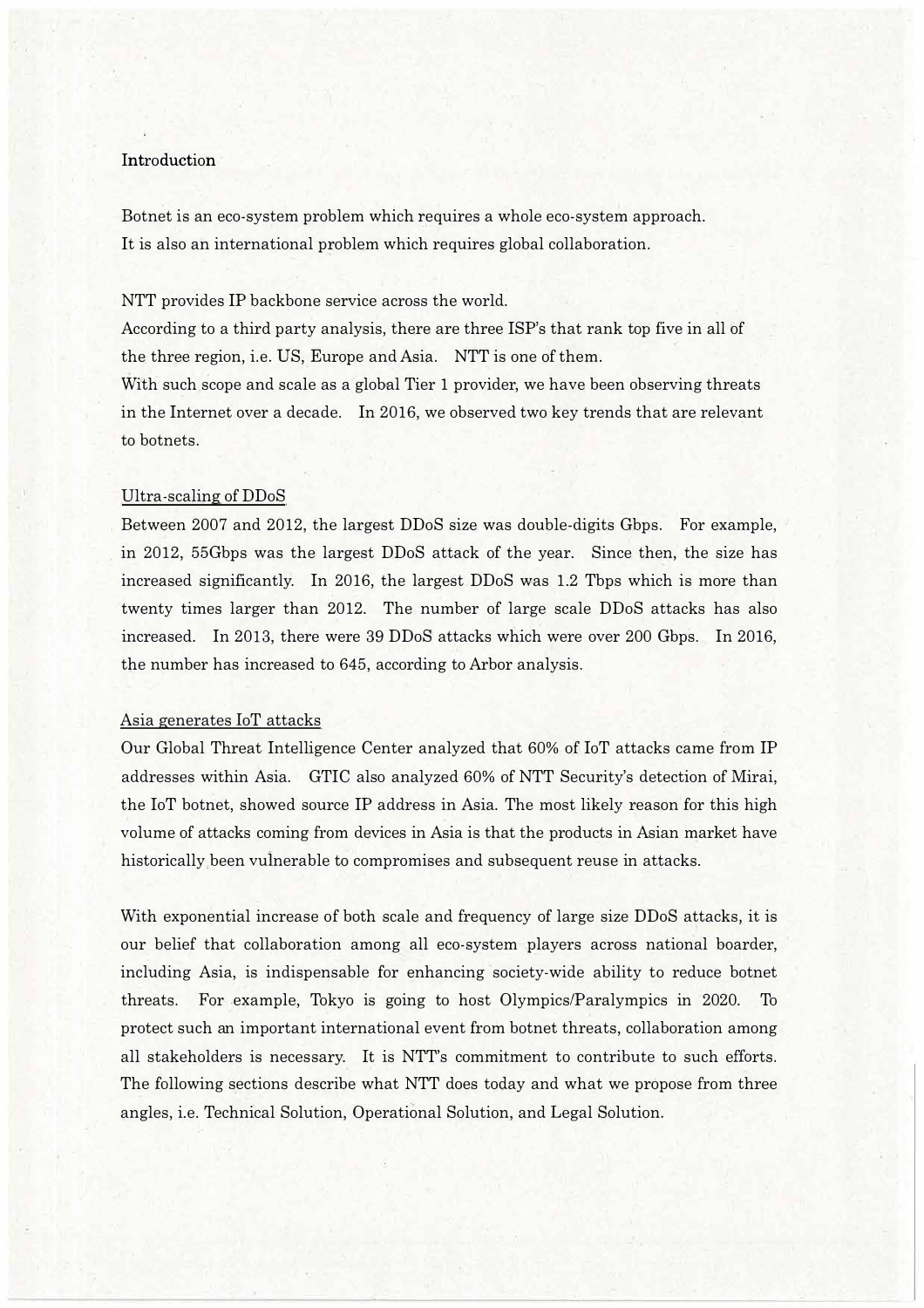# Technical Solution

# What we do today

Against DDoS, NTT has accumulated a rich set of data about DDoS attack patterns. Based on our analysis of such attack pattern data, we have developed proprietary DDoS mitigation capabilities. DDOS mitigation services to our clients are provided by combining these proprietary capabilities and  $3<sup>rd</sup>$  part equipment vendor capabilities.

NTT also has developed proprietary SIEM (Security Information and Event Management) engine. Our analysis shows NTT's SIEM has low false positive detection. We protect both ourselves and our clients by Managed Security Services enabled by SIEM engine and high skill analysts.

Foundation to these DDoS mitigation and SIEM engine are our research efforts. We have proprietary honeypots and conduct malware analysis with global scale by laboratories and advanced analysts at SOC (Security Operation Center)'s. We are also working on developing botnet detection capabilities based on DNS analysis etc.

## What we propose as collaboration

Based on above mentioned experience and on-going works, we propose below as a potential joint effort among stakeholders. Automation of detection and responses will be a key for enabling effective counter measures.

- Multi-DDOS mitigation services: If service providers collaborate across individual infrastructures so that their DDoS mitigation services, which are currently provided independently, are synchronized and orchestrated, we will be able to push malicious traffic closer to the source. NTT plans to launch Software defined Multi-DDOS mitigation services by making API available to cloud-based DDoS mitigation providers. Also, NTT is discussing with major carriers to jointly collaborate on DDoS mitigation
- Botnet infrastructure detection: If network providers, vendors, and others like law enforcements co-work by sharing information and analytic work, we will be able to detect bot masters and their infrastructures more effectively.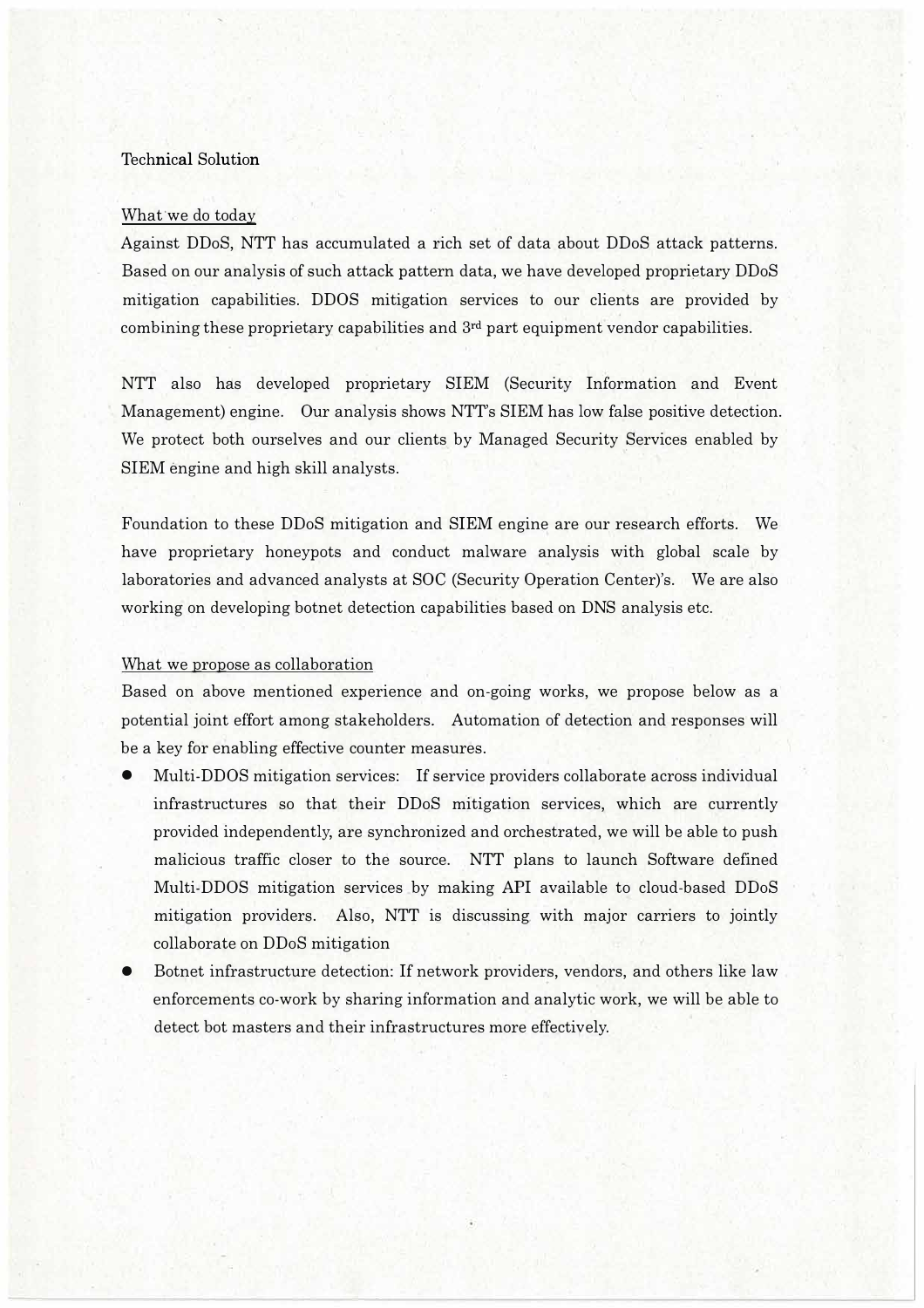## Operational Solution

## What we do today

In Asia, not many ISP's have DDoS mitigation capabilities by themselves. For example, in Japan only four ISP's have such capabilities. In ASEAN countries, typically only one provider in a country has such capabilities. As a Tier 1 service provider that has strong foot prints in Asia, NTT provides mitigation services to other ISP's.

In Japan, industry and government have undertaken botnets take-down initiatives in the past. Cyber Clean Center is one example. Between 2006 and 2011, Telecom-ISAC (currently ICT-ISAC and of which NTT is a member), and JPCERT/CC, with financial support from the government, co-worked with security vendors to identify botnet infected users and provided clean-up tools to the infected users. 76 ISP's participated to this initiative and level of infected traffic was reduced from 2.5% to 0.6%. !CT-ISAC continues similar activities with its working groups.

Globally, NTT actively participates to threat information sharing including those around botnets. We do so as a member of FIRST and NCFTA.

## What we propose as collaboration

Based on above mentioned experience and on-going works, we propose below as a potential joint effort among stakeholders.

- Botnet take-down initiative with international collaboration: If an initiative like Cyber Clean Center is done through international collaboration, our systematic capabilities to reduce botnet threats will be significantly enhanced. It is realistic that we start from a few countries, as opposed to many, since coordination efforts required will be not negligible.
- Mutual support between major ISP's: Major ISP's have different geographic presence in their infrastructures. If two ISP's have geographically complemental infrastructures, mutual support agreements between these two will make sense.
- Vulnerability management in installed end user devices: If network service providers are to contribute to managing vulnerabilities in end user devices that are already installed, collaboration with device manufacturers and sellers is indispensable. In fall 2016, when Mirai malware infected home routers in some European countries, service provider and device manufacturer collaborated and provided patches on-line.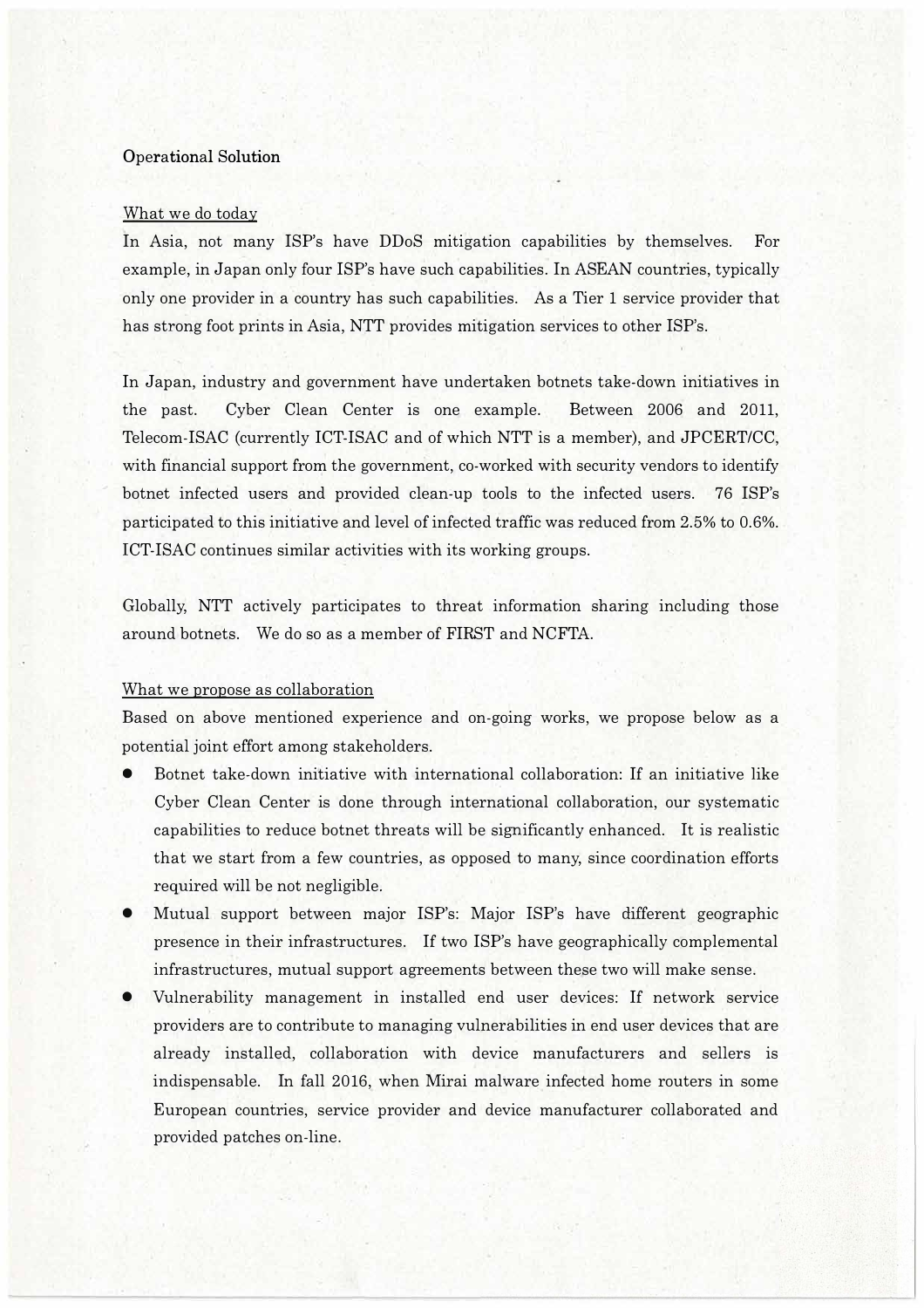• Financial incentives: Participants to collaborative operations contribute to keeping a social infrastructure clean and reliable. However, return from such efforts is not directly linked to individual contribution. It is desirable if some financial supports or incentives are provided to participating players.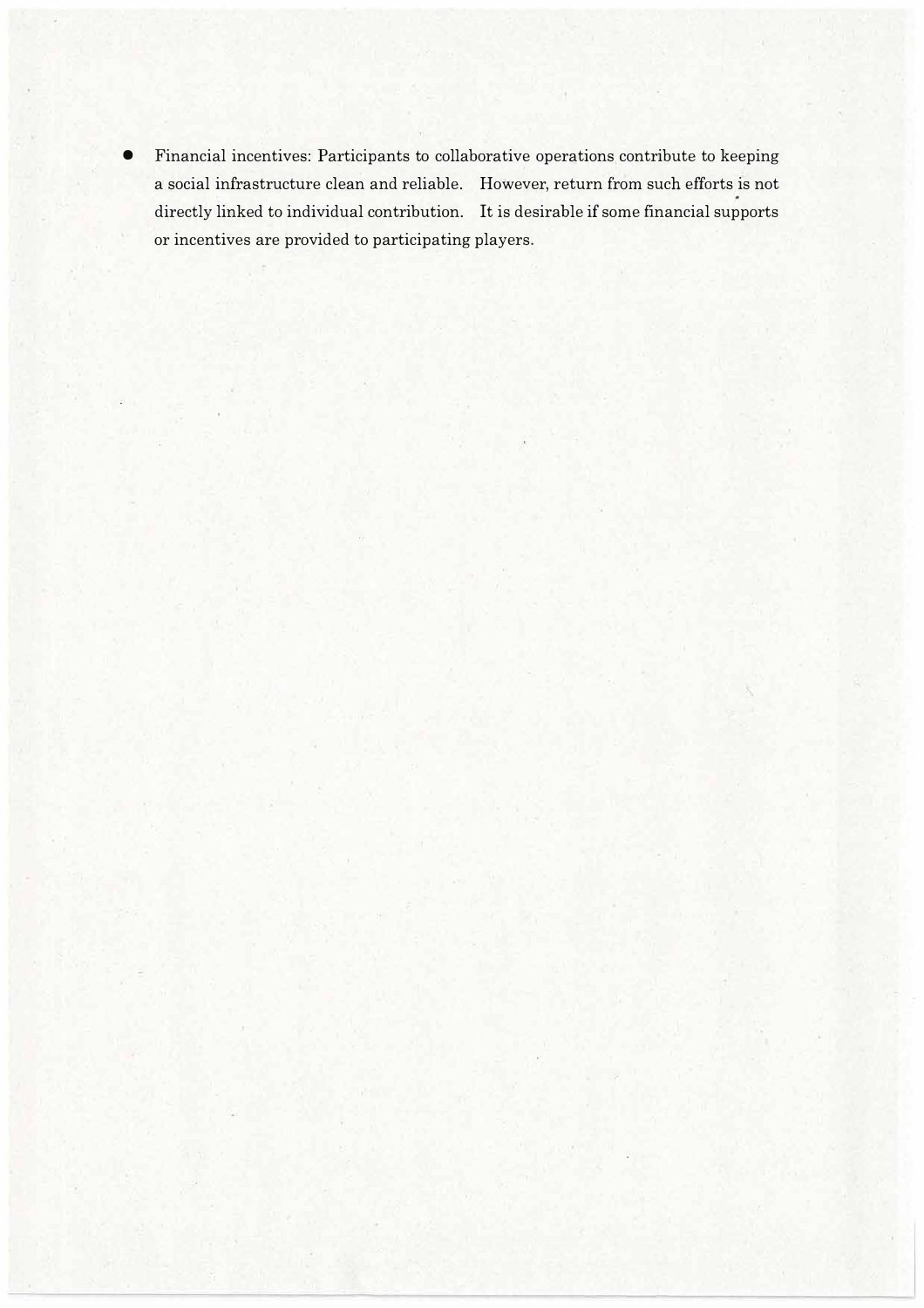# **Legal Solution**

#### What we do today

In Japan, within current legal framework, NTT takes actions to protect customers and network service from botnets and malicious communications. One type of such action is legitimate self-defense. We shut down communication from malicious traffic sources, if such traffic is causing troubles for us to full fill our mission as a service provider. Another type is client service. We monitor, warn and shut down malicious traffic, as a security service to clients. In doing so, we obtain prior consent from the clients.

## Key issues to be considered

Each country has its own legal framework, and service providers comply with such statutory requirements. Since botnets threats are international and across the borders, international harmonization of legal frameworks to enable speedy and early stage actions will be needed. Below is an example of issues to be considered for international legal harmonization.

• Monitoring and detection

Conditions to monitor: Are service providers allowed to monitor always? If not, under what situations? For what purposes?

Type of information: What specific information are service providers allowed to obtain? IP address, port number, protocol number, packet inspection, etc.

Methods: Where within network do service providers monitor, with what technology?

- Information sharing with other network service providers How to protect or minimize adversary effects, such as causing unintended attacks? How to ensure protection of privacy, trade secret, etc?
- Traffic mitigation

Under what conditions are service providers allowed to execute mitigation actions? What, if any, reporting to authority is needed?

• Vulnerability of devices

How to ensure vulnerable devices are not sold in the market?

How to ensure vulnerable devices are not connected to the network?

How to make users aware that their devices are vulnerable and connected to the network?

Once these legal issues are harmonized, a collaborative effort becomes possible and the risk of global botnet attacks will be reduced.